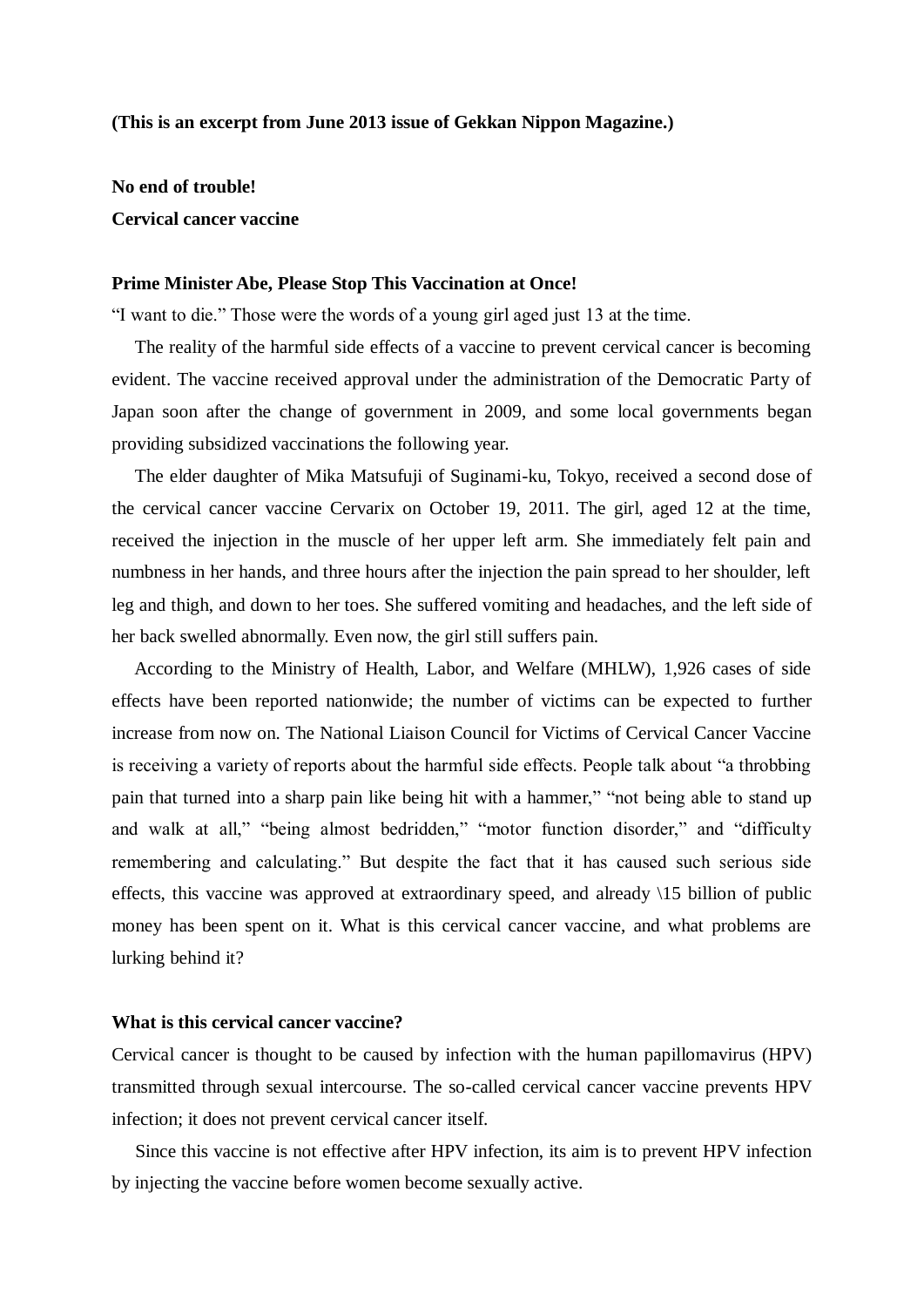However, Toshie Ikeda, secretary of the National Liaison Council for Victims of Cervical Cancer Vaccine (and member of the Hino City Assembly), points out the following: "First of all, the cause-and-effect relationship between HPV infection and cervical cancer is not clear. It has only been shown that HPV infection exists in cases of cervical cancer. The mechanism by which HPV infection causes cervical cancer has not been revealed. Certainly the probability of HPV infection increases as people get older and more sexually active. But in almost all cases, the virus is discharged in a precancerous condition by the body's own immune system. It does not inevitably lead to cervical cancer.

 "Because the precancerous condition [dysplasia] has been overemphasized, the impression has been created that the increased risk of cervical cancer among women in their twenties and thirties, when they become more sexually active, means that they are going to die from cervical cancer.

 "The reality, however, is just that women might get infected with the HPV virus. Cases in which HPV infection leads to cervical cancer and, in the worst scenario, death are almost entirely limited to elderly people in their sixties or over. And this pattern of people becoming ill in old age and sometimes dying from the disease is the same as that for other cancers. There are almost no cases of women in their twenties getting cervical cancer and dying from it. So it is quite insincere to argue as if women in their twenties are at grave risk of cervical cancer and to ballyhoo a vaccine that can prevent this disease."

 The graph as attached is from a pamphlet for a cervical cancer vaccine awareness-raising campaign. It seems to show that the occurrence of cervical cancer increases sharply among women in their thirties, but this is a pernicious manipulation of the facts. This graph does not show cases of actual cervical cancer but cases of dysplasia, the precancerous condition.

 Dysplasia is caused by HPV infection, but it is not cancer as such. Dysplasia (low, medium, high grade) is said to transform into intraepithelial carcinoma and then invasive carcinoma, or cervical cancer, but most dysplasia heals naturally.

 "Actually," "says Ikeda, "Harald zur Hausen, the German scientist who discovered the human papillomavirus and a Nobel Prize winner, has written that the vaccine is effective not against cancer but against the precancerous condition, that is, dysplasia. The precancerous condition sometimes does turn cancerous, but often it just disappears as well. In the case of cervical cancer, it is said that almost all cases will probably disappear. The Tumor Research Office of the Department of Obstetrics and Gynecology in Keio University's School of Medicine has issued an opinion backing Hausen's assertion. It is now known that cervical cancer is not caused by HPV infection alone. Various environmental factors are also at work,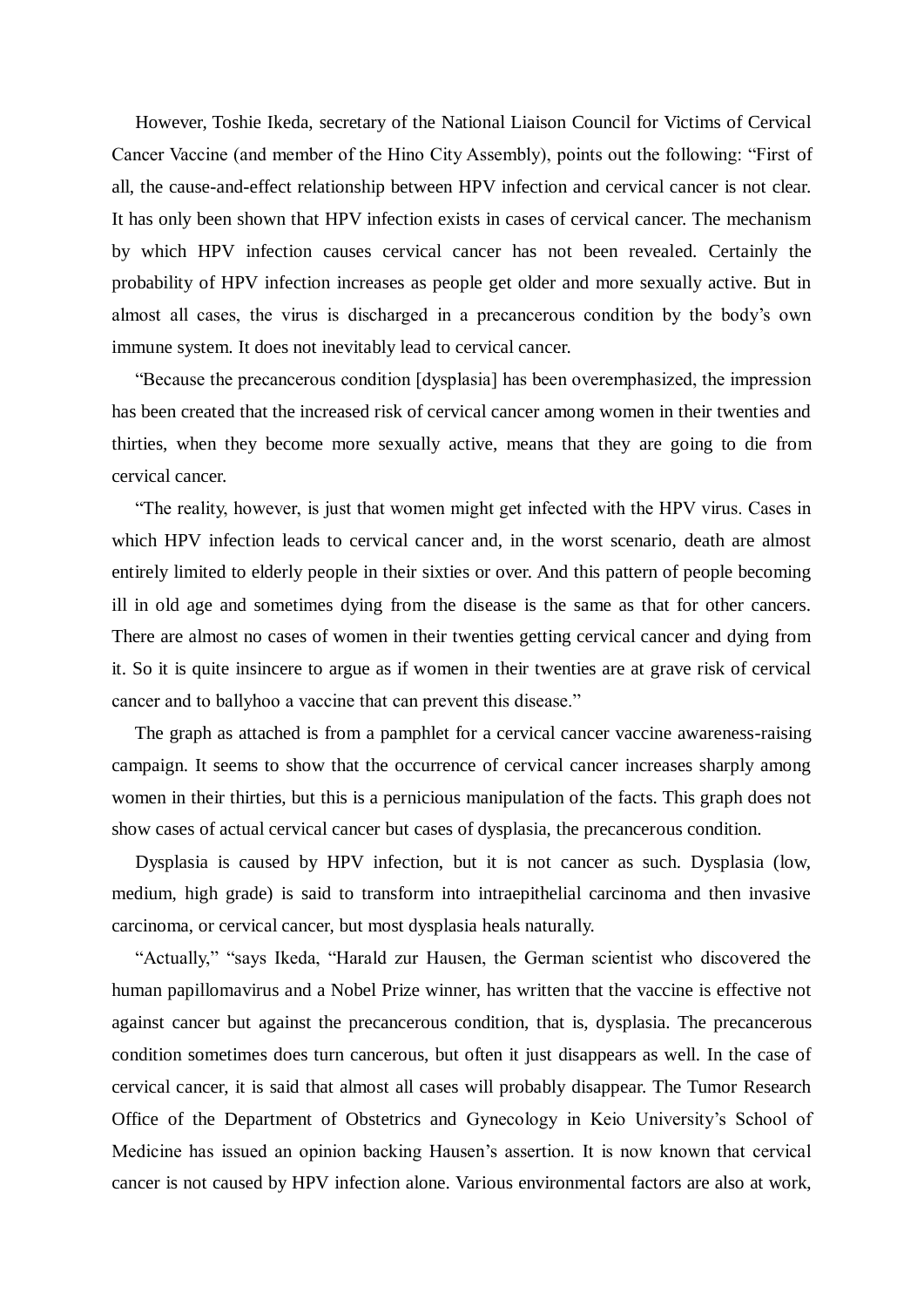such as smoking and infection by microorganisms. In other words, this vaccine has absolutely no track record relating to the reduction of cervical cancer."

 Vaccination has been promoted by giving the false impression that dysplasia is the same as the onset of cervical cancer itself.

## **Cervical cancer vaccine is ineffective**

Cervical cancer vaccine is effective in preventing HPV infection but does not prevent cervical cancer itself.

 At present there are two vaccines that have been approved in Japan: Cervarix, manufactured by the UK company GlaxoSmithKline (GSK), and Gardasil, manufactured by the US firm Merck & Co. There are around 100 types of HPV, and these two vaccines do not prevent all of the HPV strains. Cervarix is effective against HPV types 16 and 18, and Gardasil is effective against HPV types 6, 11, 16, and 18. They do not prevent types 52 and 58, which are the strains most often seen among Japanese people.

Furthermore, GSK proclaims peace of mind for 20 or 30 years and advertises the product as if it has long-term effect, saying that if the vaccine is injected into young teenage girls, its effect can be expected to last well into their adulthood. In practice, however, the effect lasts for just six or seven years, so even if the vaccine is injected into teenage girls, it will have lost its effect by the time they are adults.

 The "Fact Sheet Regarding the Human Papillomavirus (HPV)," issued by the National Institute of Infectious Diseases of Japan on July 7, 2010, states as follows: "The effect of the HPV vaccine in preventing the occurrence of precancerous lesions in the cervix is thought to last from at least 5 years to 6.4 years after vaccination." Also, in response to a written question submitted by Eriko Yamatani, a member of the House of Councillors, the government's reply on August 6, 2010, was that "Although it has been confirmed that the preventive effect lasts for 6.4 years at the most, the duration of the preventive effect has not been established."

 Thus, the true nature of the "cervical cancer vaccine" is that it does not prevent cervical cancer as such; it is effective in preventing only a very small number of HPV types; its preventive period is very short; and it has serious side effects that could wreck a person's life. A whopping budget is being earmarked for this vaccine—\15 billion a year so far and a scheduled \100 billion in 2013—yet the process by which it obtained approval, and this huge budget, is rather spurious.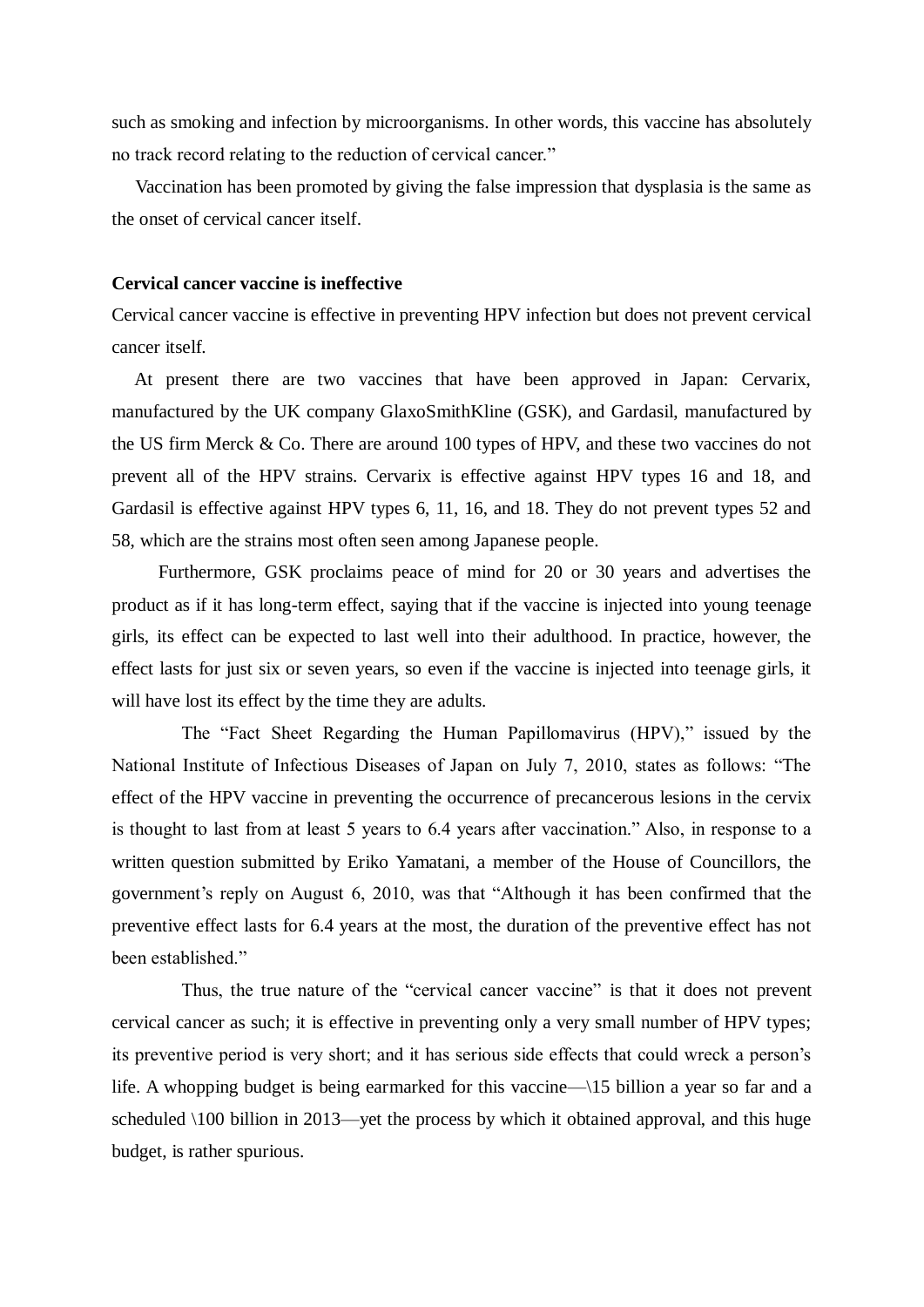## **Extraordinary speed of approval**

Approval of the HPV vaccine and the allotment of public money for subsidies took place at a speed that can only be described as extraordinary. There were three factors in the background of this approval and subsidization: political pressure, lobbying, and extraordinary guidance from the MHLW.

 On June 29, 2011, Akira Matsu, a New Komeito member of the House of Councillors, got up and asked a question in the upper house's Committee of Audit (quoted from the official record of the meeting): "I want this vaccine to be approved as quickly as possible. . . . I understand that it will probably be approved in Japan by the end of this year, but in other countries it is already being used on girls aged 11 or 12 years. . . . Since it is not the case that bacteria are being injected, actually there are almost no side effects. Everyone understands this in other countries. I would like to ask whether Japan will be able to maintain the setup after approval and whether the use of public funds as subsidies is being considered."

 Matsu was actively pushing for approval and subsidization of the cervical cancer vaccine. In her investigations into Cervarix, Mika Matsufuji, the representative of the National Liaison Council for Victims of Cervical Cancer Vaccine, heard an odd rumor: "I heard that the husband of Akira Matsu is an advisory lawyer for GlaxoSmithKline. Surprised, I made an inquiry to New Komeito. The reply was that 'There is no truth in this matter,' but . . ." The editorial board of this magazine, through the public relations department of New Komeito, requested an interview with Matsu, but instead we received a written reply from the PR department as follows: "Akira Matsu is extremely busy and is unable to make time for an interview. . . . Regarding your suggestion that her husband is an advisory lawyer for GlaxoSmithKline, there is no truth in this matter."

 On August 31, 2009, Cervarix was approved by the Second Pharmaceuticals Subcommittee of the Pharmaceutical Affairs and Food Sanitation Council of the MHLW. The record of that meeting includes the following statement: "As of August 2009, this vaccine had received approval in 96 countries in Europe and elsewhere. At the present point in time, while no similar medical product has received approval in Japan, demands from medical circles for clinical use of the HPV vaccine as a means of preventing cervical cancer and social interest are increasing. In view of this background, an application for approval of the manufacture and sale of this vaccine was filed on September 26, 2007, *without waiting for the completion of domestic clinical trials and in accordance with the instructions of the MHLW.* 

 "Regarding the results of domestic clinical trials, a final report on HPV-046 trials on healthy girls aged 10–15 years was submitted on xxxx/xxxx/xxxx, and the results of an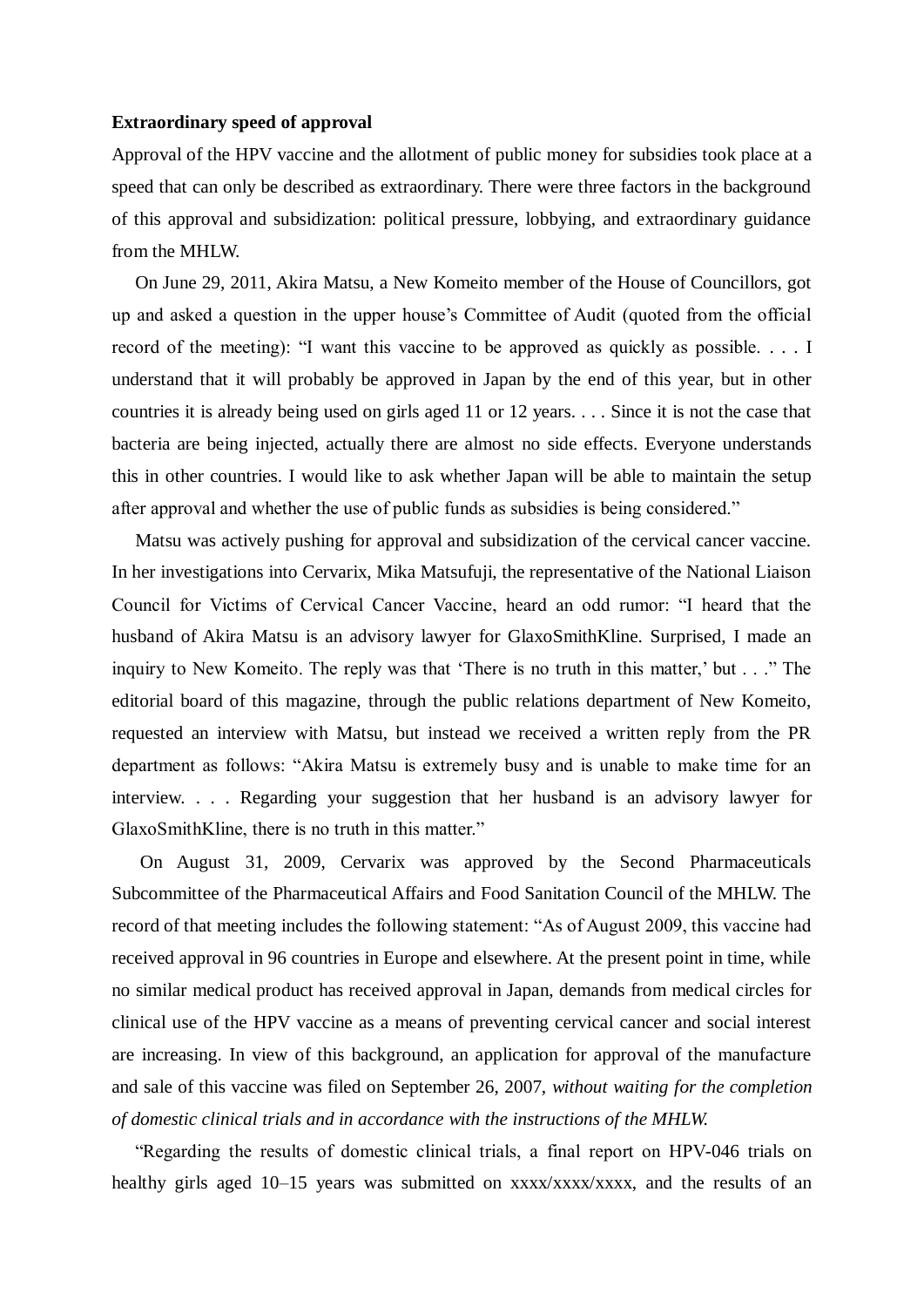interim analysis of HPV-032 trials on healthy women aged 20–25 years, the main test in Japan, were submitted on xxxx/xxxx/xxxx. On the basis of the results of this interim analysis, the examination team proceeded with its assessment of the HPV-032 trials and confirmed that there was no inconsistency with the content of the final report submitted on xxxx/xxxx/xxxx. This product is designated as an item for prioritized examination."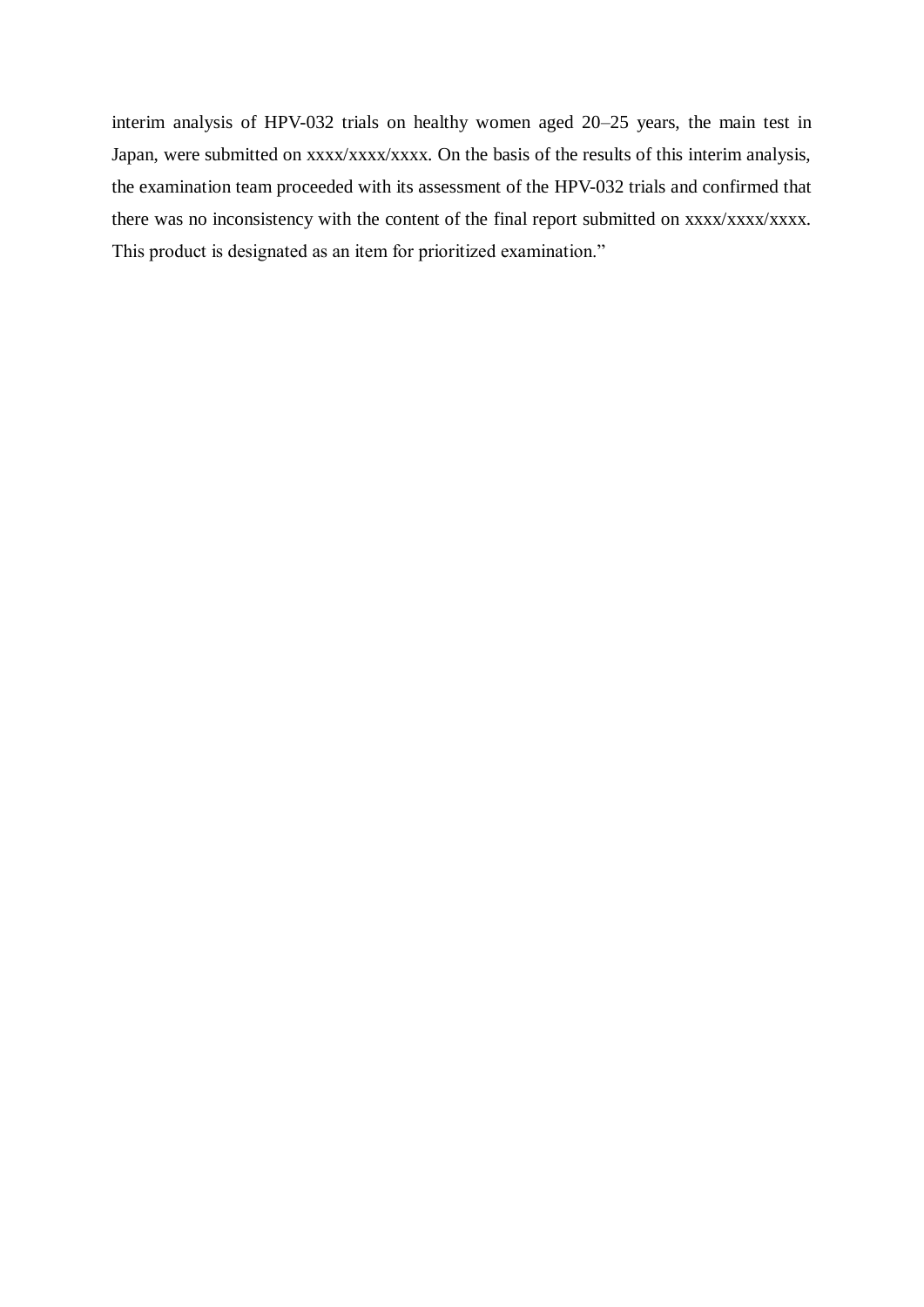| Age             | Date of vaccination | Side-effect symptoms                              | Criticality |
|-----------------|---------------------|---------------------------------------------------|-------------|
| 20s             | Nov 9, 2010         | Chill, red rash, hot sensation, fever, anemia     | Critical    |
| 10 <sub>s</sub> | Aug 7, 2011         | Arthritis, arthralgia, fever                      | Critical    |
|                 | Sep 2011            | Pneumonia                                         | Critical    |
| 10 <sub>s</sub> | May 23, 2012        | Mycoplasma<br>pneumonia,<br>arthritis,            | Critical    |
|                 |                     | arthralgia, fever, gait disorder                  |             |
| 10 <sub>s</sub> | Jun 19, 2012        | Papillitis optica, weakened vision                | Critical    |
| 10 <sub>s</sub> | Jun 29, 2012        | Hypesthesia,<br>local<br>swelling,<br>muscle      | Critical    |
|                 |                     | weakness, loss of limb movement due to            |             |
|                 |                     | injection                                         |             |
| 10 <sub>s</sub> | Jul 4, 2012         | Dysphonia, laryngeal edema                        | Critical    |
| 10 <sub>s</sub> | Aug 2012            | Purple spots, reduced blood platelet count,       | Critical    |
|                 |                     | hemorrhage                                        |             |
| 10 <sub>s</sub> | Aug 2, 2012         | Angioma, pain                                     | Critical    |
| 10 <sub>s</sub> | Aug 7, 2012         | decline<br>in<br>Shock,<br>level<br>of<br>nausea, | Critical    |
|                 |                     | consciousness,<br>consciousness,<br>loss<br>of    |             |
|                 |                     | discomfort, fainting, fall                        |             |
| 10 <sub>s</sub> | Aug 27, 2012        | Suicidal impulse, abdominal pain                  | Critical    |
| 10 <sub>s</sub> | Aug 30, 2012        | Shock, cyanosis, loss of consciousness,           | Critical    |
|                 |                     | foreign body sensation, musculoskeletal           |             |
|                 |                     | pain, decrease of blood pressure, respiratory     |             |
|                 |                     | distress, pallor, choking sensation, polypnea,    |             |
|                 |                     | tachycardia, vomiting                             |             |
| 10 <sub>s</sub> | Oct 11, 2012        | disorder,<br>Encephalopathy,<br>gait<br>fatigue,  | Critical    |
|                 |                     | muscle weakness, Guillain-Barre syndrome,         |             |
|                 |                     | simple rash, motor impairment                     |             |
| 10 <sub>s</sub> | Nov 1, 2012         | Hives, respiratory distress, hypersensitivity,    | Critical    |
|                 |                     | facial swelling                                   |             |

Examples of Critical Side Effects of Cervarix (Some of the 1,926 cases)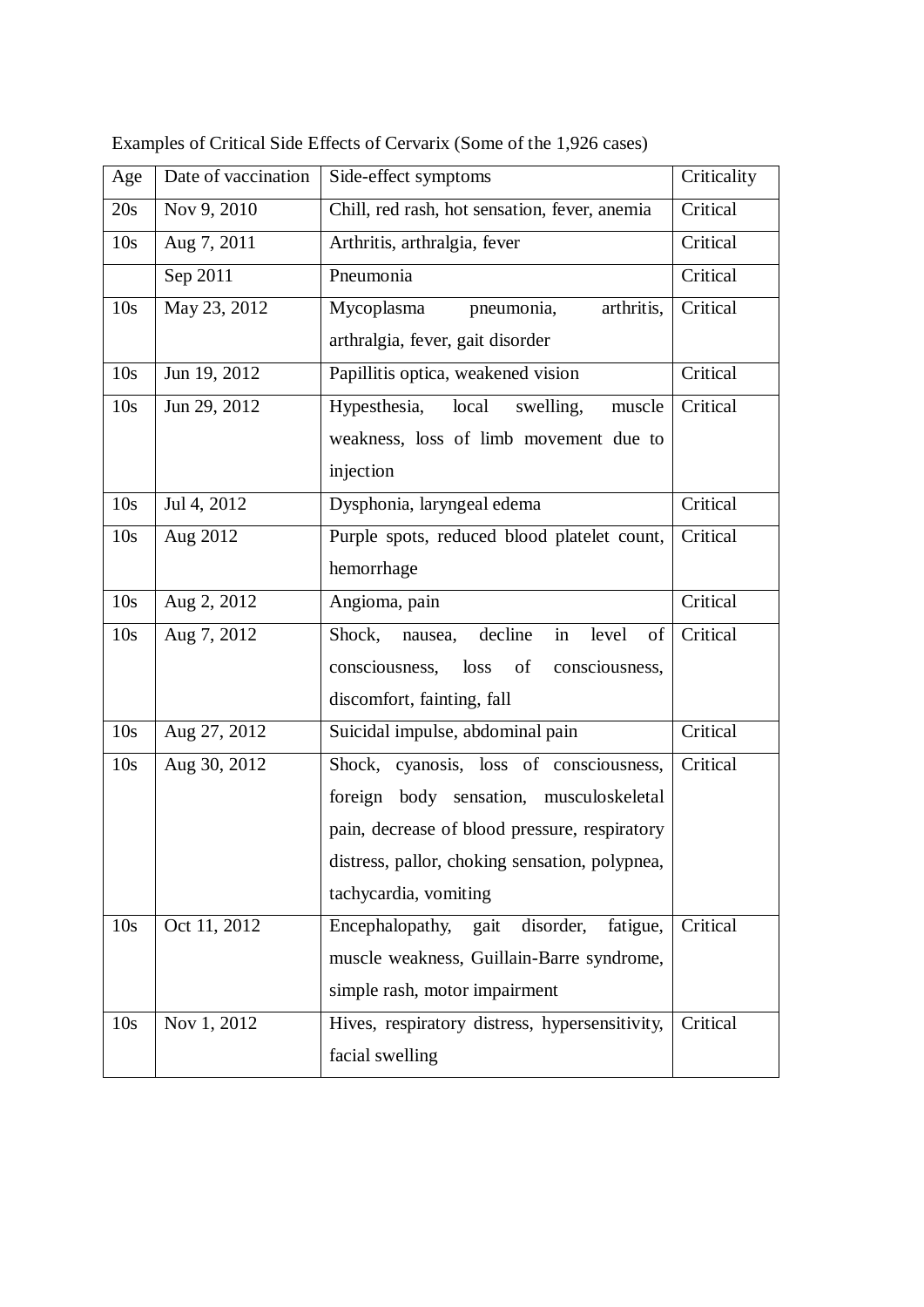

子宮頸癌の発症のピークは30代です(図)。中高生に子宮頸癌予防ワクチンを接種する 場合、その効果は大人になるまで長期間持続することが望まれます。また、ワクチン では予防しきれない子宮頸癌を早期発見するために、20歳からは定期的に検診を 受ける必要もあります<sup>2)</sup>。

この2点を満たして、中高生に子宮を守っていってほしい、とジャパンワクチンは考え ています。

Occurrence of Cervical Cancer Among Japanese Women (2001)

(No. of persons per 100,000 population)

No. of persons with cervical cancer (years) Age

The occurrence of cervical cancer peaks among women in their thirties. If the cervical cancer vaccine is given to teenage girls, its effect can be expected to continue for a long time into their adulthood. In addition, in order to detect cervical cancer that cannot be prevented by the vaccine early, it is recommended that women have regular tests from their twenties. Japan Vaccine hopes that teenage girls will look after their uteruses by following these two guidelines.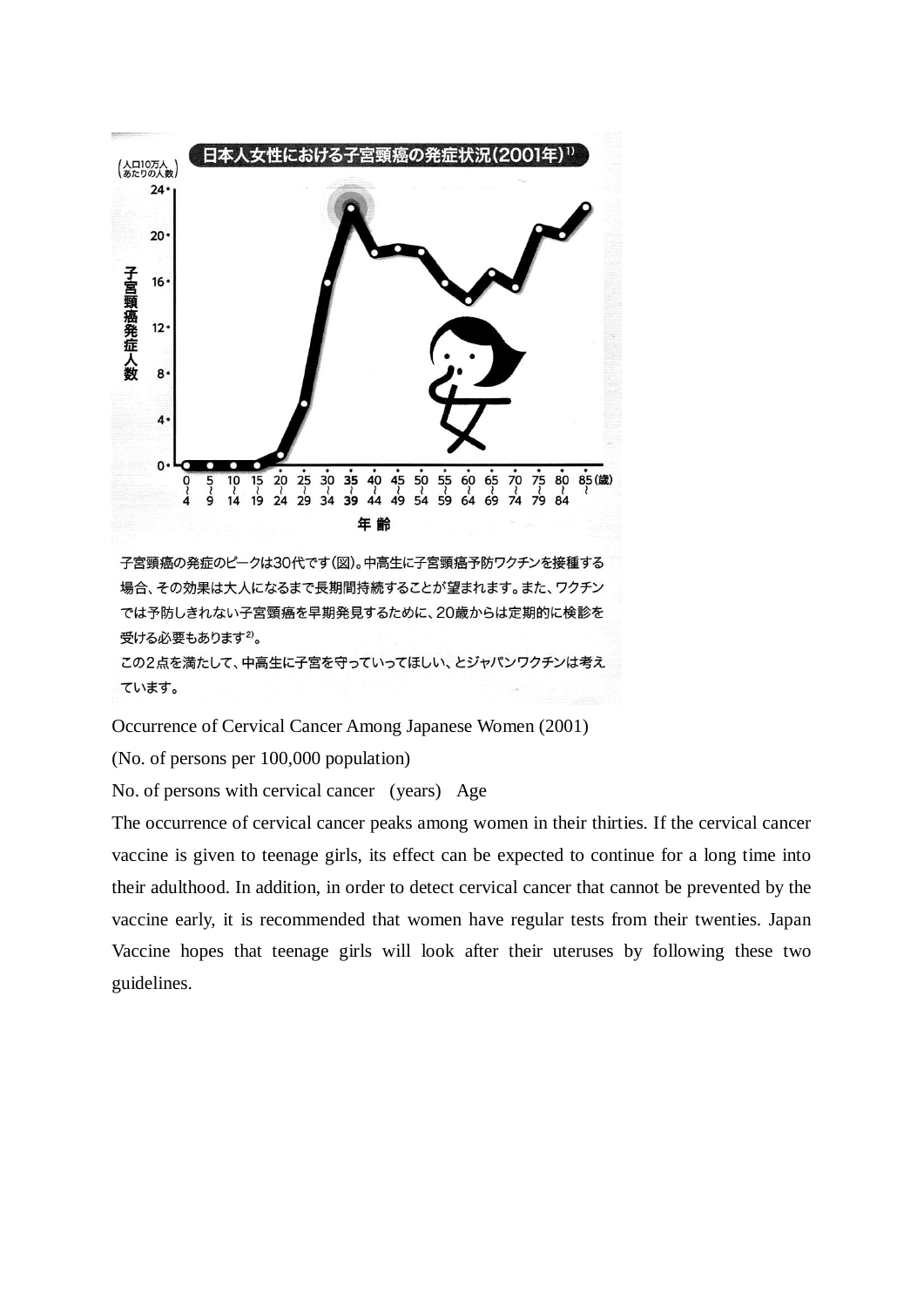Process up to Approval of Cervarix

| May 2007     | Launch of Cervarix                                            |
|--------------|---------------------------------------------------------------|
| Sep 26, 2007 | Application in Japan                                          |
| Jul 17, 2009 | Submission of final general report                            |
| Aug 20, 2009 | Submission of examination results by the Pharmaceuticals and  |
|              | <b>Medical Devices Agency</b>                                 |
| Aug 31, 2009 | Approval by the Second Pharmaceuticals Subcommittee           |
| Sep 8, 2009  | Report on examination results by the Evaluation and Licensing |
|              | Division, Pharmaceutical and Food Safety Bureau               |
| Oct 16, 2009 | Approval in Japan                                             |
| Dec 22, 2009 | Start of sales in Japan                                       |
| May 13, 2010 | First group vaccination in Otawara City, Tochigi Prefecture   |
| Feb 1, 2011  | Start of public subsidies by the state                        |